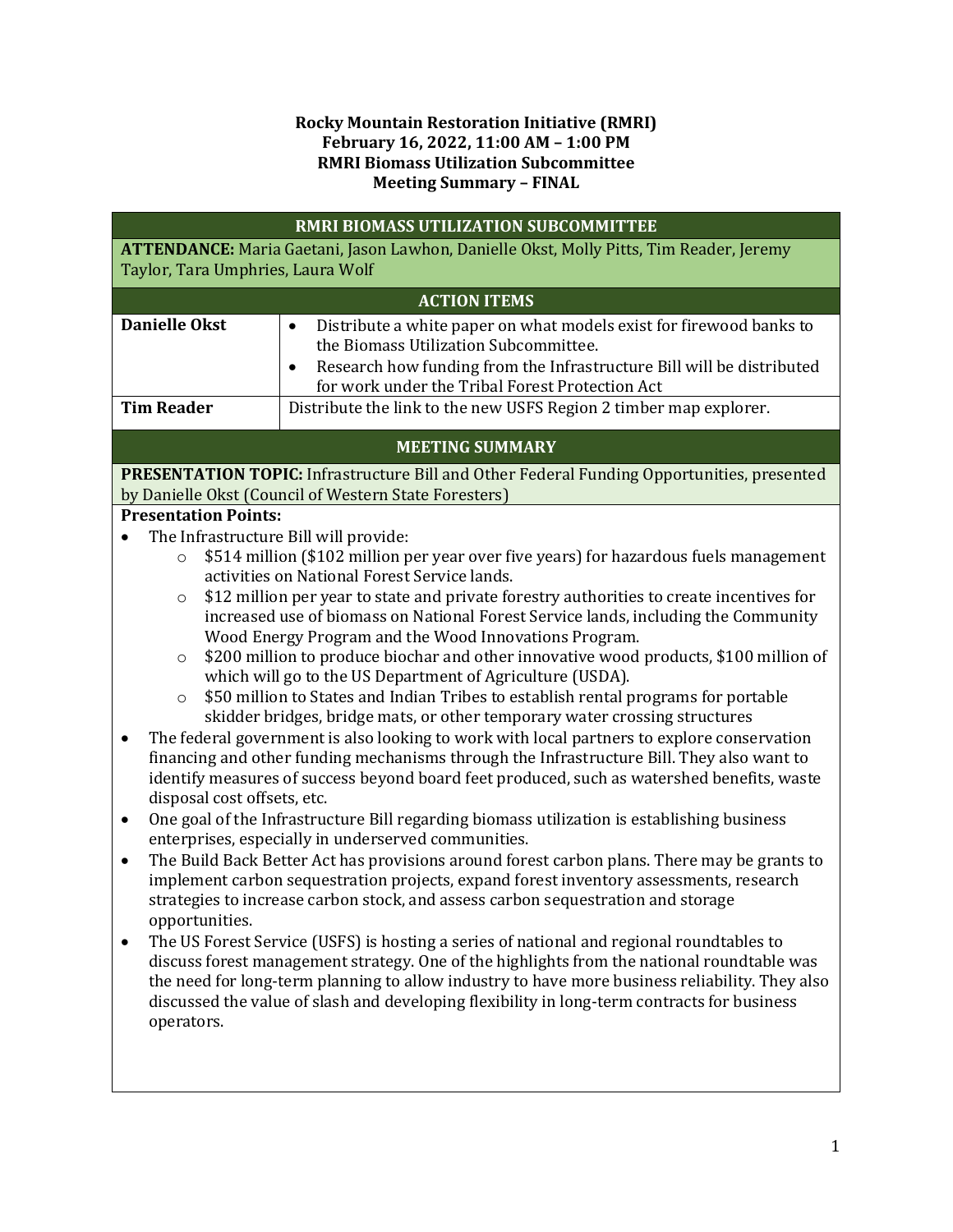| <b>DISCUSSION TOPIC:</b> Infrastructure Bill and Other Federal Funding Opportunities |                                                                                                                                                                                                                                                                                                                                                                                                                                                                                                   |                                                                                                                                                          |  |  |
|--------------------------------------------------------------------------------------|---------------------------------------------------------------------------------------------------------------------------------------------------------------------------------------------------------------------------------------------------------------------------------------------------------------------------------------------------------------------------------------------------------------------------------------------------------------------------------------------------|----------------------------------------------------------------------------------------------------------------------------------------------------------|--|--|
|                                                                                      | <b>Discussion Points:</b>                                                                                                                                                                                                                                                                                                                                                                                                                                                                         | <b>Decisions/Action Items:</b>                                                                                                                           |  |  |
|                                                                                      | The Infrastructure Bill allocates \$8 million to provide<br>feedstock to firewood banks and provide financial<br>assistance for the operation of firewood banks.<br>Southwest Colorado is looking to develop a wood<br>bank to provide unmerchantable wood to the public.<br>The Council of Western State Foresters has a white<br>paper on what models exist for firewood banks that<br>they can send out to the Biomass Utilization<br>Subcommittee.                                            | Danielle Okst: Distribute a<br>$\bullet$<br>white paper on what models<br>exist for firewood banks to the<br><b>Biomass Utilization</b><br>Subcommittee. |  |  |
| $\bullet$<br>$\bullet$                                                               | The Infrastructure Bill allocates \$200 million to<br>implement state forest action plans. The states will<br>have flexibility in allocating the funding based on the<br>priorities in the forest action plan. Some of the<br>funding allocated for state forest action plan<br>implementation can be used to increase capacity. The<br>Colorado State Forest Action Plan has a section on<br>industry support that may be eligible for funding.<br>The apportionment and spending plan under the |                                                                                                                                                          |  |  |
| ٠                                                                                    | Infrastructure Bill have to be approved before funding<br>is distributed to the US Forest Service. Funds<br>distributed through grant programs will experience a<br>delay, particularly for new grant programs. Funds<br>distributed through non-traditional grant programs<br>should be available around March.<br>The Infrastructure Bill funding runs separately from                                                                                                                          |                                                                                                                                                          |  |  |
|                                                                                      | the Congressional Budget, so it can be allocated even<br>though the federal government is operating under a<br>continuing resolution.                                                                                                                                                                                                                                                                                                                                                             |                                                                                                                                                          |  |  |
| $\bullet$                                                                            | The funding distributed through the Wood Utilization<br>Grant will likely not mean more application periods<br>for the grant. It is more likely that the Wood<br>Utilization Grant Program will occur once a year but<br>with more funding.                                                                                                                                                                                                                                                       |                                                                                                                                                          |  |  |
|                                                                                      | The USFS Washington Office wants to bring on new<br>staff to implement some of the new programs under<br>the Infrastructure Bill, such as the skidder bridge or<br>wood banks program.                                                                                                                                                                                                                                                                                                            |                                                                                                                                                          |  |  |
|                                                                                      | The skidder bridge funding will be available to state<br>agencies, logging associations, soil and water<br>conservation districts. The funding program will<br>likely be sent to state forestry departments to<br>distribute. The program is still in its draft form.                                                                                                                                                                                                                             |                                                                                                                                                          |  |  |
|                                                                                      | It is uncertain how the funding will be distributed for<br>work under the Tribal Forest Protection Act. Danielle<br>Okst will research how funding from the<br>Infrastructure Bill will be distributed for work under<br>the Tribal Forest Protection Act.                                                                                                                                                                                                                                        |                                                                                                                                                          |  |  |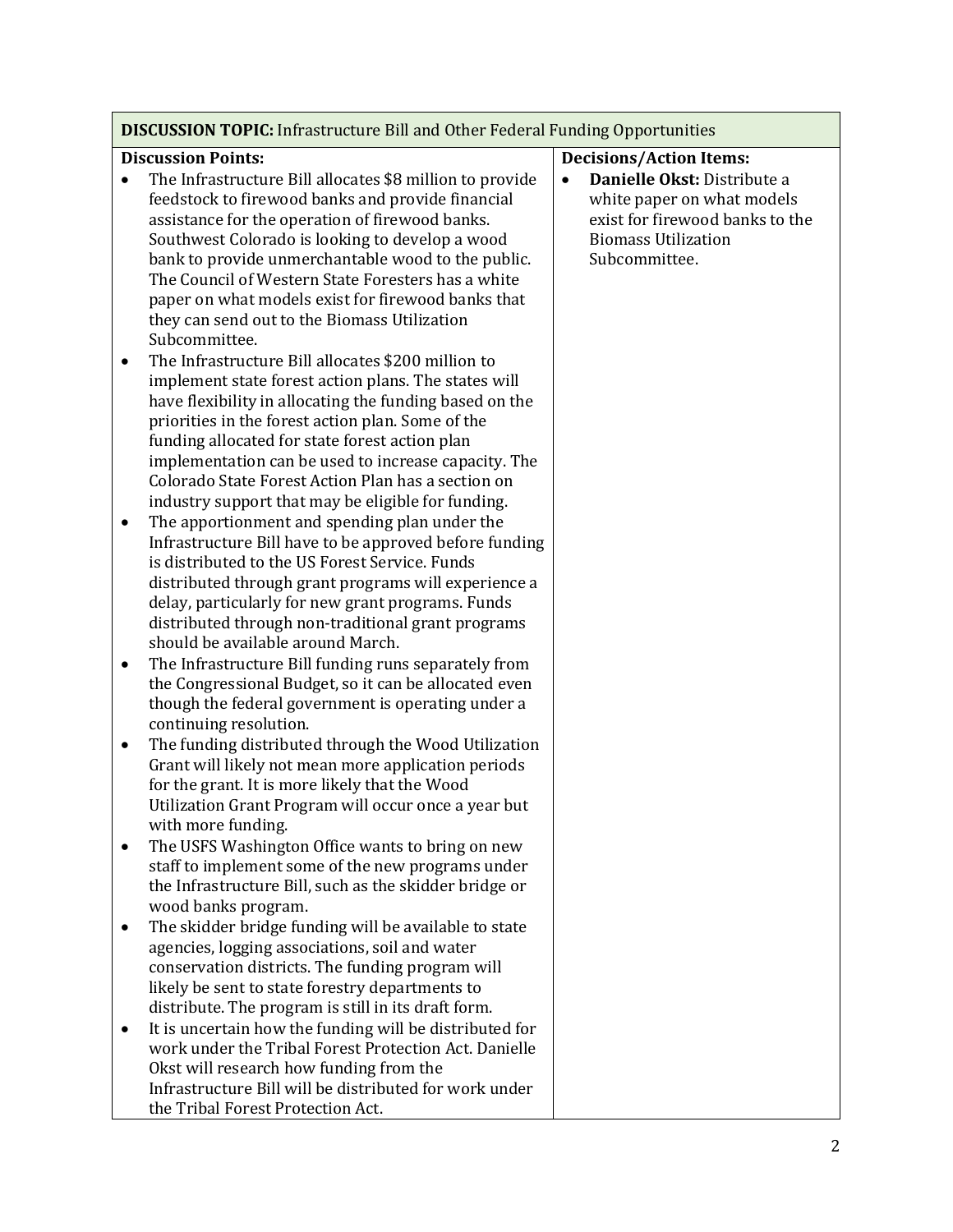| $\bullet$ | There is another funding opportunity that the USDA                                                            |                                 |
|-----------|---------------------------------------------------------------------------------------------------------------|---------------------------------|
|           | recently released to fund climate-smart commodities.                                                          |                                 |
|           | The program is broad on purpose to promote                                                                    |                                 |
|           | innovation. Potential biomass utilization projects                                                            |                                 |
|           | potentially eligible for funding include biochar or                                                           |                                 |
|           | cross-laminated timber production.                                                                            |                                 |
| $\bullet$ | As more funding comes down the federal pipeline,                                                              |                                 |
|           | there will likely be a lot of interest in new forest                                                          |                                 |
|           | businesses. The USFS partners should be mindful that                                                          |                                 |
|           | businesses establish themselves in appropriate places                                                         |                                 |
|           | based on the available wood supply. There needs to                                                            |                                 |
|           | be enough supply to sustain a business in the long                                                            |                                 |
|           | term without putting a strain on the resource.                                                                |                                 |
|           | <b>DISCUSSION TOPIC: Partner Updates</b>                                                                      |                                 |
|           | <b>Discussion Points:</b>                                                                                     | <b>Decisions/Action Items</b>   |
|           |                                                                                                               | Tim Reader: Distribute the link |
| $\bullet$ | USFS Region 2 recently developed the timber map                                                               |                                 |
|           | explorer. The map identifies the location of current                                                          | to the new USFS Region 2 timber |
|           | forest business operations to help those                                                                      | map explorer.                   |
|           | implementing forest treatment projects identify                                                               |                                 |
|           | potential outlets for project material. The map also                                                          |                                 |
|           | includes fireshed and jurisdictional boundaries. It is                                                        |                                 |
|           | possible to download the map layers for grant                                                                 |                                 |
|           | applications. The map is still missing spatial data on                                                        |                                 |
|           | National Environmental Policy Action (NEPA)                                                                   |                                 |
|           | analyses. The map will be updated periodically to                                                             |                                 |
|           | maintain its utility.                                                                                         |                                 |
| $\bullet$ | In 2021, the Colorado State Legislature passed a bill                                                         |                                 |
|           | to establish a new biomass utilization grant program                                                          |                                 |
|           | in the Colorado State Forest Service (CSFS). The bill                                                         |                                 |
|           | did not establish any new funding for the program, so                                                         |                                 |
|           | the CSFS had to look at its current budget to generate<br>funding for the program. The CSFS rolled out the    |                                 |
|           |                                                                                                               |                                 |
|           | program in an unofficial capacity. Eight projects<br>applied for funding. Most of the allocated funding has   |                                 |
|           | been to support existing programs and operations.                                                             |                                 |
|           | Funding also went to the Oregon Department of                                                                 |                                 |
|           | Forestry to build a platform to identify opportunities                                                        |                                 |
|           | for mass timber development in Colorado. Additional                                                           |                                 |
|           | funding went an applicant to conduct a Bioeconomy                                                             |                                 |
|           | Development Opportunity (BDO) Zone analysis to                                                                |                                 |
|           | identify areas for potential capital investment into                                                          |                                 |
|           | biomass facilities. The funding is flexible and can go to                                                     |                                 |
|           | operators as well. The CSFS currently has a cap of                                                            |                                 |
|           | \$50,000 per eligible project.                                                                                |                                 |
|           |                                                                                                               |                                 |
|           | The USFS is meeting with Xcel to explore the                                                                  |                                 |
|           | opportunity for a biomass energy facility. Xcel Energy<br>is interested in exploring a biomass power plant in |                                 |
|           | Hayden, Colorado, to replace the decommissioning of                                                           |                                 |
|           |                                                                                                               |                                 |
|           | the current coal power plant in the community. Xcel                                                           |                                 |